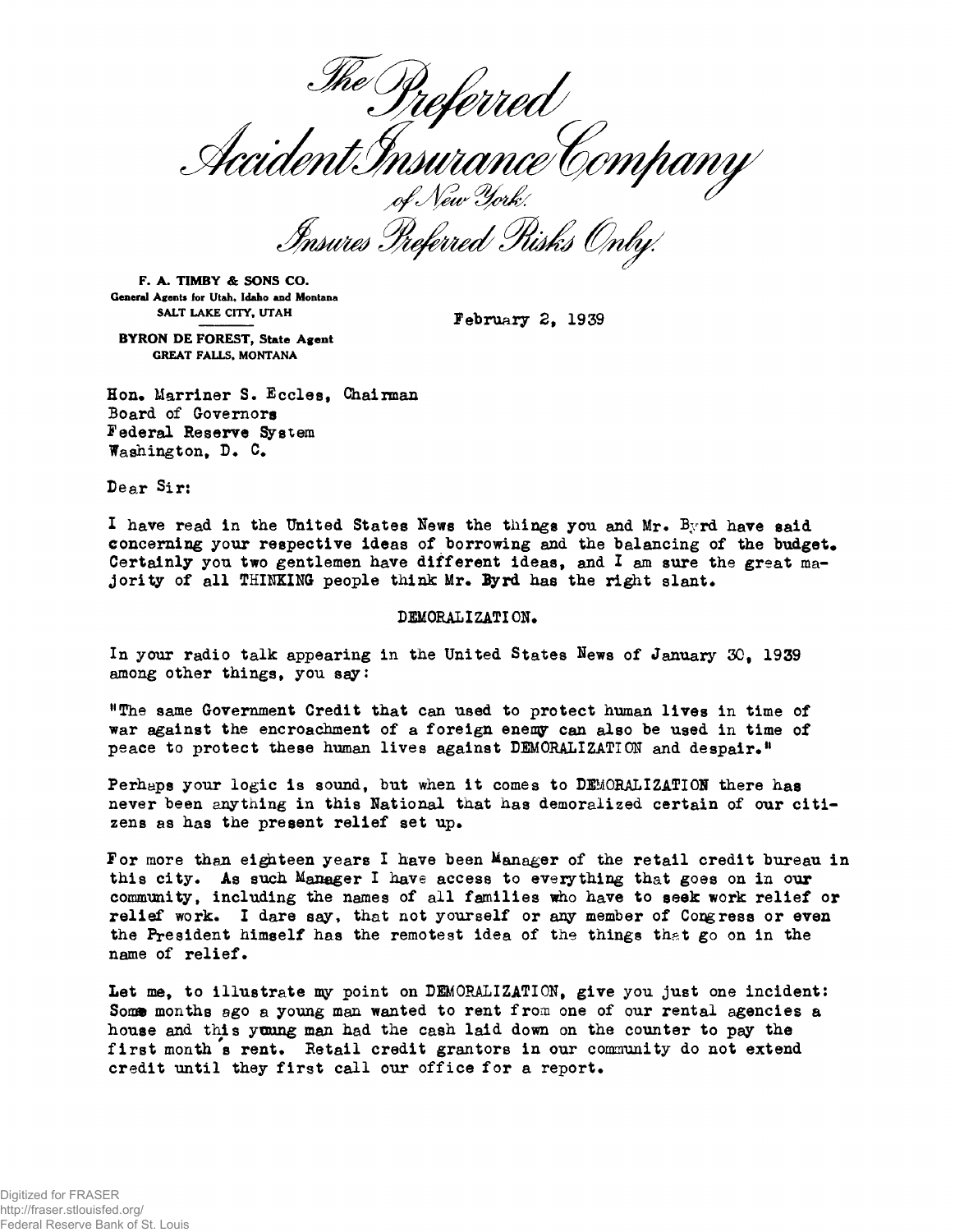**Marriner S. Eccles** -2- 2/2/39

**In the instance of this young man, toe record for ten years buying from various** members of our organization was good, as good as anybody could have. He had **managed to pay all his accounts promptly and as agreed, and the only accounts he owed at the time he wanted to rent the house, was a small current doctor and hospital account.**

**All this information was disclosed to the rental agency, and then the girl said, "Recently this subject has taken a W. F» A\* job.<sup>11</sup> The rental agency handed the money back and told that man he did not care to rent a house to any W# F, A. worker, fhe man asked the agency if his credit was poort and the agent assured him he got an excellent credit report, but that his experience in renting to I\* P. A. workers was not at all satisfactory, and that often they paid the first month s rent, refused to pay any rare, and it was a costly procedure to get** them out if they did not choose to move on notice.

**Then the man came to see me and his first question was <sup>H</sup>Can I force a man to** take money for rent?<sup>*M*</sup> I assured him that he could not under our laws. Up to **this time I knew nothing of the matter, and I called the girl who delivered the** telephone report to the rental agent. I looked at the past credit record and **assured the man it was first class, and then he asked me why they would not take his money. I told him that very few credit grantors, and practically no** landlords or rental agencies would extend any credit to W. P. A. workers, that **the worst thing that can happen to ones credit is to get a W. P. A. job, and** THAT IS A FACT.

**I further explained to this man that, while he would not believe it, that the experiences of various credit grantors is that, once men get on W. P. A. they start losing all self-respect and become demoralized • This man assured me this would not be the case with him but I suggested he then thought so, but to stay on for any length of time and he would see the results.**

I then asked him "Why in hell did you get a W. P. A. job? You have lived in this city for more than ten years and managed to keep off relief." And his reply was "It is easier to get a W. P. A. job than to spend the time rustling **for one in private industry.<sup>11</sup>**

**He also asked me "Do you suppose that man would have rented the house to me if I had not even had a job?<sup>11</sup> I assured him that with nis past fine credit record I had every reason to believe ne could have had the house, and I am sure that is a fact.**

We have had hundreds of W. P. A. workers who are refused credit come to our **office to see WHY. The explanation in all cases is the same as was given to** the man who was refused the house. THEY ARE DEMORALIZED.

**^o credit men the amount of money spent for relief is small loss, if a loss<sup>t</sup>** in comparison to the demoralizing effect on these people.

You do not need to take my word for this. We have a credit bureau in every im**portant city in the United States, one right there in Washington. It is called "Associated Retail Credit Mens of Wasnington, Inc.<sup>11</sup> and Mr. John K. Althus is Secretary-Treasurer. Go and talk to the manager along the lines I am writing you and you will see that I am telling you the truth.**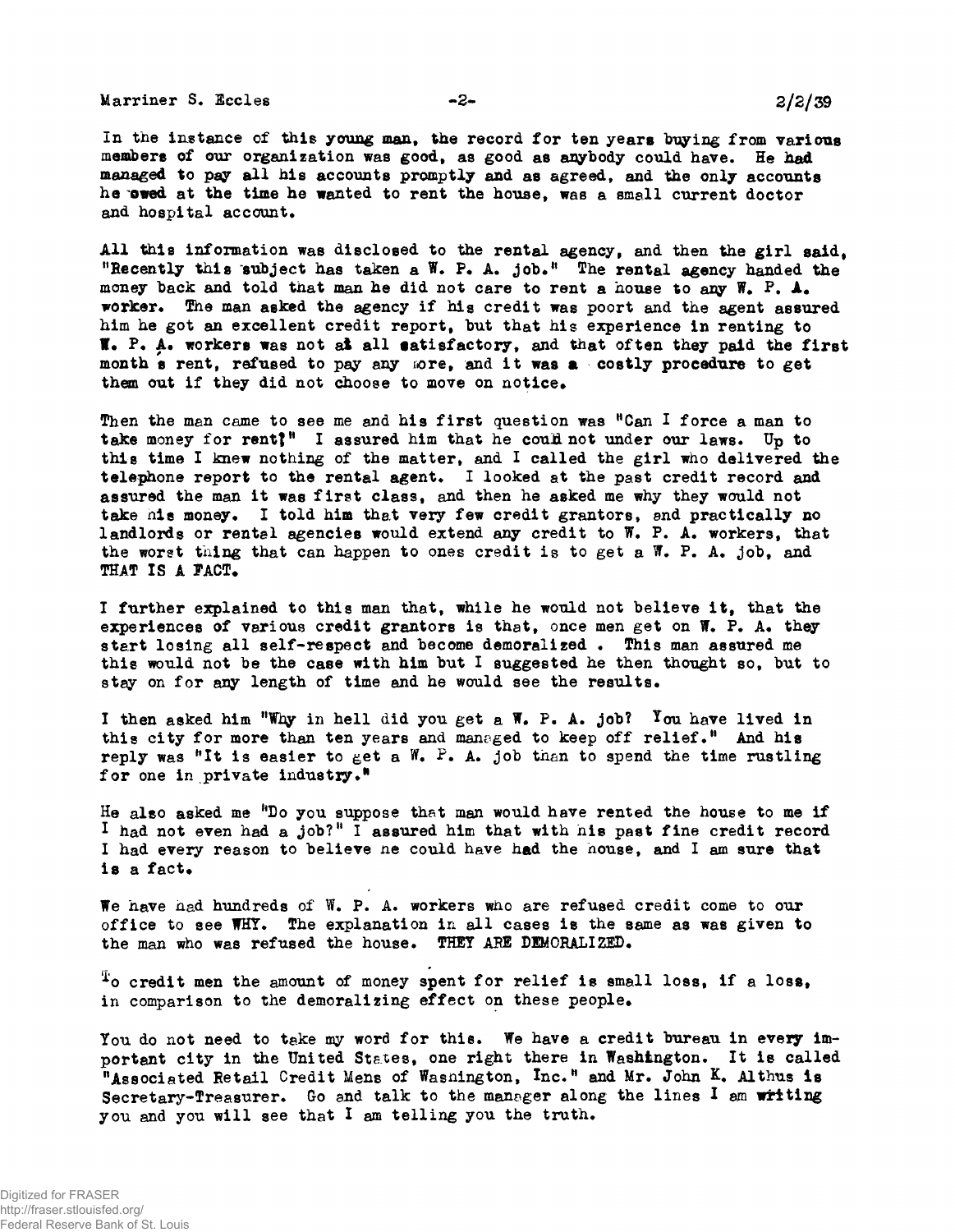Marriner S. Eccles -3- 22/29

Ask any retail credit bureau manager in ANY city, and learn something of what demoralization really means. R. Preston Shealey is the Washington correspondent for the Hational Retail Credit Association. Look him up and talk to him and get an earful of what demoralization means.

Another angle to this W. P. A. work. A district Judge of this city--I will be glad to give you hisname if you want it—has a few houses he rents. Not long ago he was checking with me a tenant who owes him something like  $$75,00$ . The record is that the man is making payments on a car, yet he will not pay his rent. Is tnis DEMORALIZATION?

I had the girls in the office keep track for one year in this county, population not more than 40,000, of reliefers, including W. P. A. workers, who bought cars on time, and there were 153 of them. They are still doing it. Fact is most W. P. A. workers here own and operate cars of some kind.

For a time our State Association of Credit Bureaus in Montana was considering having introduced in our Legislature a bill which would require all  $\Psi$ . P. A. common laborers to transfer their cars to the County Welfare Board to be sold for casn and the money given to the family. There was so much opposition that we decided to forget the matter since it was not our business as credit bureaus but one of taxpayers generally.

One auto dealer in this city, who is a member of our bureau took me to task for even suggesting such a law. He said it was hard enough to dispose of second hand cars asit is and if such a law became effective it would hurt the dealers. Of course it would. I asked this man if he would sell a car to a man on relief if he knew the man had no food or coal for his family. He said he would if the man had the required cash down payment. I then asked him if he still would do it if he knew that cash was all the man had and there was no food for the family and he said he would. Then I asked him why and he said "If I do not, my competitor will.<sup>#</sup> I then asked him if he tnought it was RIGHT, and he readily admitted it was not right.

This week when in a barber shop a salesman for an auto company came into the shop to ask where a certain man, who had worked in that shop only two days in an emergency the week before, lived. The barber did not know where the man lived and then asked "What do you want with him?" The salesman said "He has a Model A Ford which he wants to trade in for a better car." The barber did not attempt to restrain himself and remarked that the man was on relief, had nothing to buy a car witn, and had no business even trying to own a car.

Is this DBMORALIZATIONT I think it is of the worst kind. Adjoining my ranch where I live and drive in 12 miles every morning is a family, consisting of the man,his wife, and four children, one boy almost blind, who bought some land--nothing down—from an insurance company. He has been on relief of some kind most of the time for many years.

He had several hundred bushels of wheat some years ago and instead of keeping it for food and seed, he sold it and traded in his old car and bought a better one. I happen to know he has bought four second hand cars in the past five or six years, but when he needs and must have food and coal he rushes in and gets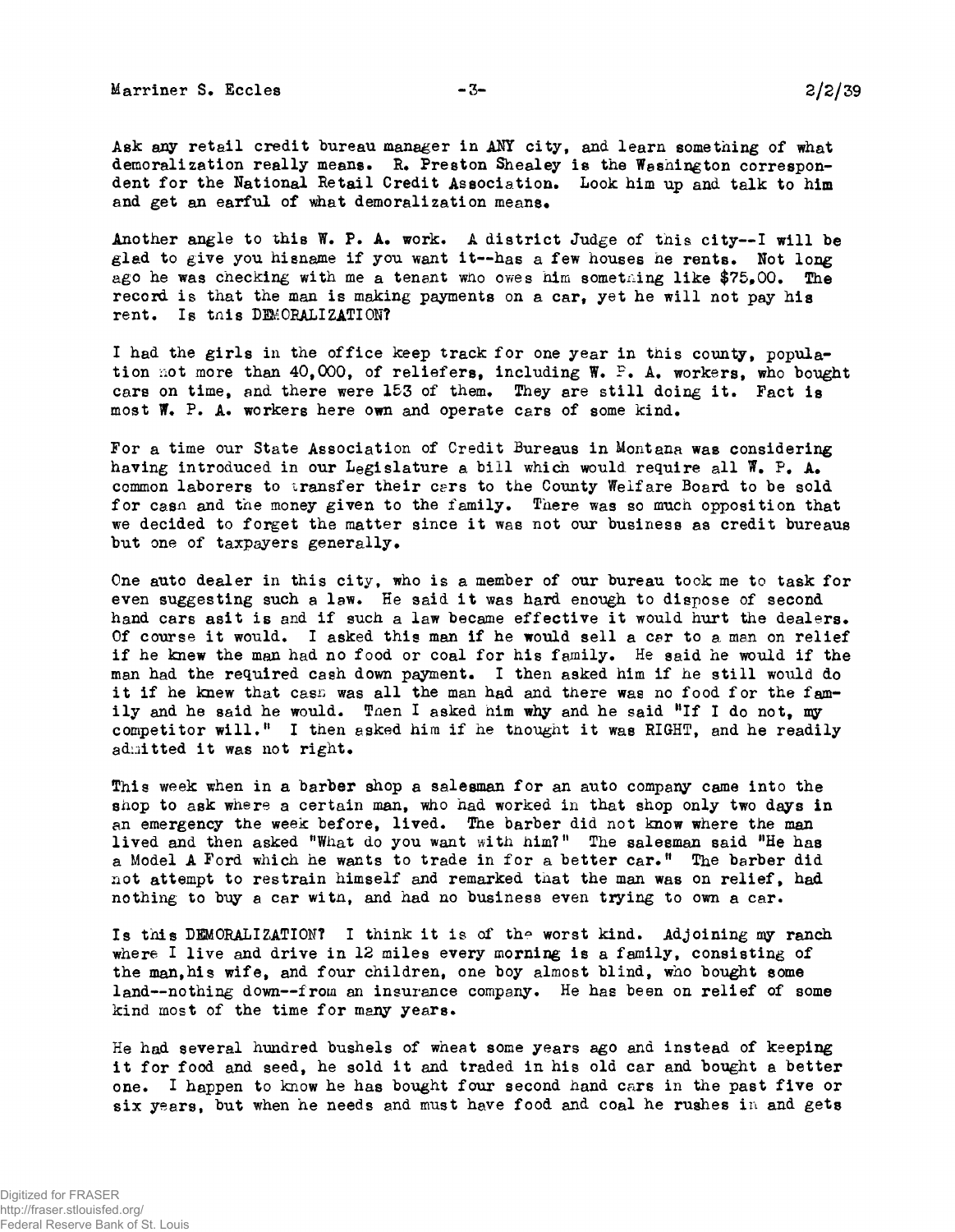Marriner S. Eccles  $-4 -4-$  2/2/39

it. I would feed him myself, of course, if it became necessary, but I 11 be damned if I would buy him cars and gasoline. We have thousands of people on W. P. A. who could get along and feed their families without relief, but they cannot do it and spend so much for cars and gasoline.

I know a man, holding a good job as timekeeper in this city for years for the  $\mathbb{F}_{\bullet}$  P. A., who has two ranches, one irrigated with a livable house on each one. He used to hold a deputyship as a Eepublican in tne County Clerk s office in this city. He is a Spanish American War veteran with a substantial pension. just himself and wife, has money in the First National Bank, has several head of cattle on the ranch, but he has been the MOST AEDBKT ACTIVE worker for the New Deal in our community. Wou£d it not be more in the line of JUSTICE to give that good job to some man who NEEDS it? I will be glad to supply you with his name if you wish.

What is neededmost is a thorough check up of ALL applicants for any sort of relief, and this will never be done by the so-called Case Workers. If such a cneck is made, in our community at least, half of all W. P. A. workers would not be drawing taxpayers money.

I do wish you would get a roster of the credit bureaus of the United States and send out some inquiry and really find out what is going on. As stated before, neither you nor Congress nor the President, has any idea of abuses. I think Senator Byrd does know something of this, but very little.

Aside from being Manager of our credit bureau known here as the Great  $F_{\mathbf{a}}$ lls Credit Exchange I am an insurance salesman and travel to all the larger cities in Montana and in visiting the various credit bureaus we discuss the things I have mentioned.

Senator Byrd used the word "Iron Lung" in one of his articles. It looks to me that there has been so much DEMORALIZATION of so many of our citizens that the "Iron Lung" has become a permanent thing.

Perhaps I may be somewhat prejudiced, but I am 62 years old and was brought up in the "horse and buggy" days, only my horse was a mule and the buggy a dead-ax wagon. Next to the oldest of 12 children born in poverty in South Missouri, I think I can speak of what it takes to get along without going on relief. Eleven of the DeForest brothers and sisters are alive and not one, but who has managed to get along, IN SPITE of the New Deal.

The big thing that turned so many votes from the Hew Deal last November was the steadily employed workers I have heard many of them say "I do not see how my neighbor can drive a better car than we can afford and wear better clothes when they are on relief.<sup>11</sup>

I realize in big cities the situation may be different, but there is the same proportion of cniseling on relief, I am sure.

Just one more thought for you to consider and I am through. Thy do reliefers spend every cent they can ahold of for cars? They know that if they get hungry or cold all they nave to do is to apply for relief and get it. This same idea is in the minds of the dealers who sell such people cars.